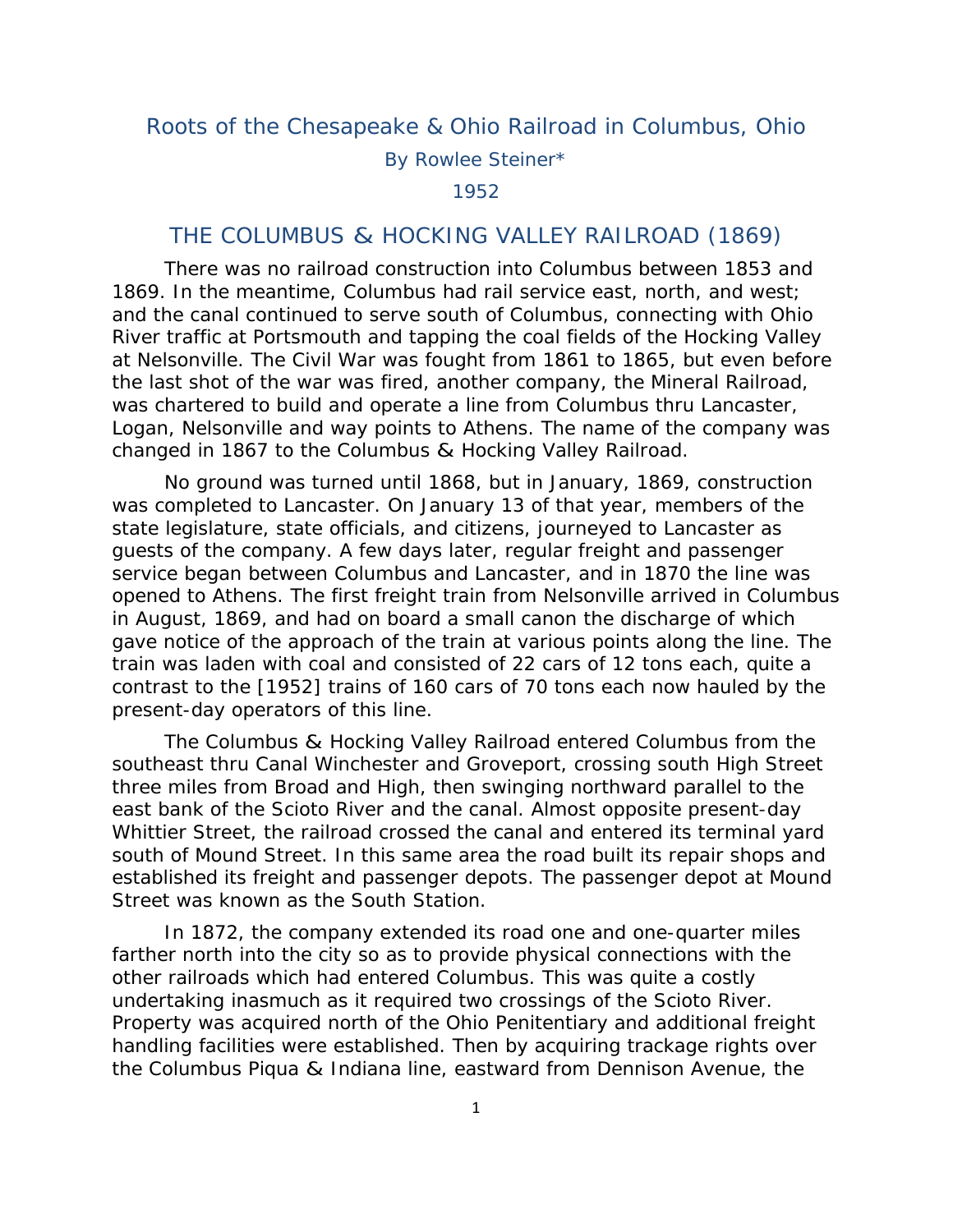Columbus & Hocking Valley passenger trains entered the Columbus Union Depot.

 The Columbus & Hocking Valley story is continued in later paragraphs under the caption of the Columbus & Toledo Railroad.

## THE COLUMBUS & TOLEDO RAILROAD (1877)

 By the mid-seventies, Columbus was being served by nine railroads, but not a one in the direction of Toledo or northwestern Ohio. And the importance of such a railroad could hardly be overestimated. There were several sizable cities along any route which might be selected; there were four important trunk lines crossing northern Ohio for connections east and west in the states; Toledo was not only an important industrial and railway trunk line city but also the gateway to Michigan; and most important as a rail revenue proposition, Toledo was a Great Lakes port.

 In 1872, two companies were chartered to build Columbus-Toledo railroads.

 One group was composed of Toledo capitalists, and their route was to be the so called western route via Findlay, Kenton, and Marysville. A railroad via this route was built, but not until twenty years later.

 The other company was incorporated under the name of the Columbus & Toledo Railroad, by a group of Columbus men most of whom were stockholders in the Columbus & Hocking Valley Railroad. There was considerable dickering with intermediate communities relative to the acceptable route. The Bee Line, later the Big Four, offered trackage rights over its line between Columbus and Delaware, but the offer was declined. After three years of financing and route considerations, the company chose the route thru Delaware, Marion, Upper Sandusky, and Fostoria. As originally planned, the route leaving Columbus was an extension of the Columbus & Hocking Valley's industrial siding east of the Olentangy River from a point several blocks north of Goodale Street, thence almost directly northward to a point northwest of the Agricultural College (OSU) where it would have crossed the Olentangy River and extended toward Delaware. If this route had been accepted finally, the railroad would have been built on ground now occupied by Ohio Stadium.

 Fortunately the Columbus survey was changed, construction was started in 1875, and the road was completed and opened to traffic in 1877. The completed road extended south-by-east from Powell on the west side of the Olentangy River to Goodale Street where it swung eastward across the Olentangy and connected with the tracks of the Columbus & Hocking Valley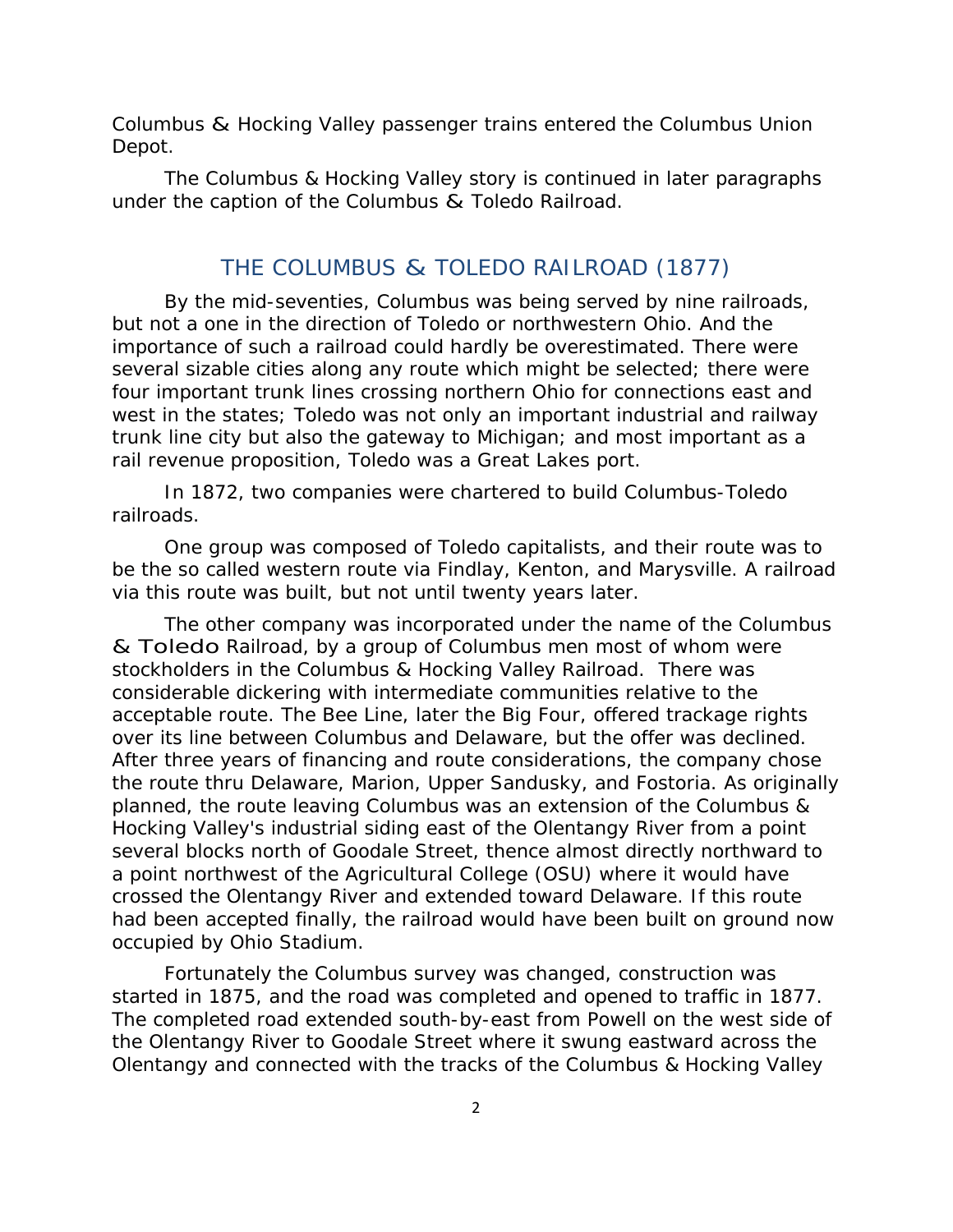Railroad. Trackage rights were acquired over the Piqua line eastward from Dennison Avenue, and the Columbus & Toledo Railroad passenger trains entered the union depot.

 In 1880, the Ohio & West Virginia Railroad completed construction of a line from Pomeroy and Gallipolis to Logan, where it connected with the Columbus & Hocking Valley line. In the 70's and 80's, several branch lines were built in the Hocking Valley coal fields which served as feeder lines to the line to Columbus.

 The Columbus & Hocking Valley and the Columbus & Toledo roads, having interlocking capital and management, naturally had close working agreements. The Ohio & West Virginia Railroad had to depend on the Columbus & Hocking Valley line as its northern outlet. In 1881, the three roads merged, adopting the name of the Columbus Hocking Valley & Toledo Railroad. In 1896, the company built a road from Dundee to Hamden, Wellston and Jackson, operating both steam and electric car service over portions of the line.

 After merged operations for sixteen years, the company went into receivership in 1897, and emerged there from in 1899 under the name of the Hocking Valley Railroad.

 The Hocking Valley story is continued in later paragraphs under the caption of the Chesapeake & Ohio Northern Railroad.

## THE CHESAPEAKE & OHIO NORTHERN RAlLROAD (1910-1930)

 At the turn of the century, the Chesapeake & Ohio Railroad was a rich line operating between the Virginia seaboard and Cincinnati. It extended thru the coal fields of West Virginia and Kentucky which were then becoming highly productive. The Norfolk & Western Railroad, principal competitor of the Chesapeake & Ohio, had acquired the Scioto Valley Railroad and thus obtained control of an outlet to Columbus which afforded the Norfolk & Western a distinct advantage relative to car loadings, faster service, and a larger percentage of revenue. However, the Chesapeake & Ohio was stymied - it still had to depend on its connections to get its coal out of West Virginia and Kentucky. It had no control of service movements beyond its line and the revenue which originated on its line had to be divided among other carriers. The Chesapeake & Ohio was anxious to acquire a line under its own control to the great lakes. It chose to try the Hocking Valley route which extended all the way from the Ohio River to Toledo. The Chesapeake & Ohio started buying into Hocking Valley. In 1910, it acquired control of latter line, although there was no physical connection between the two roods. Two connecting routes where considered - one was to build a short line to the